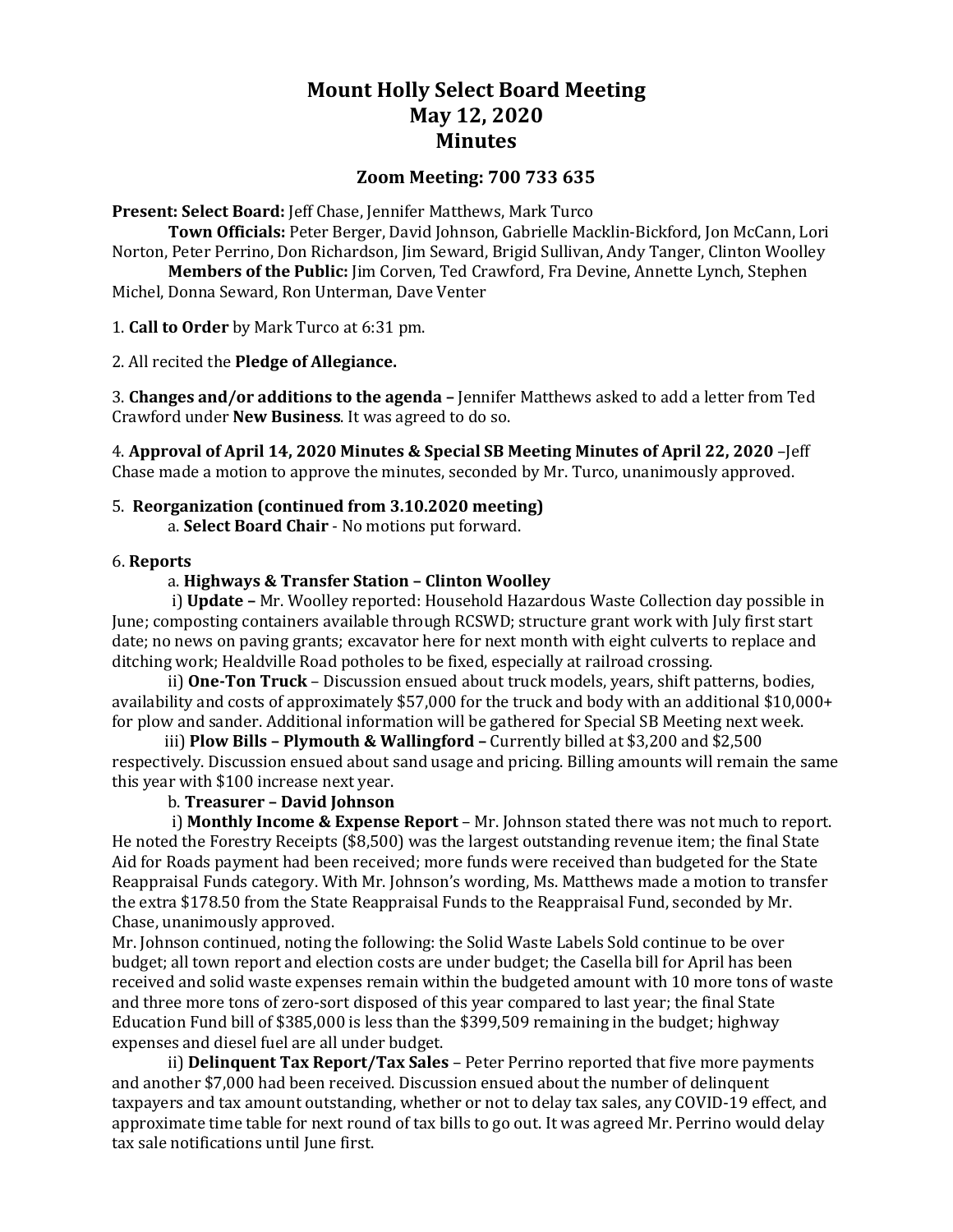iii) **Waive Late Filed Homestead Declaration Penalty -** Mr. Johnson explained this has been the policy in the past and he recommended continuing the policy. Ms. Matthews made a motion to waive the penalty for late homestead declaration filers, seconded by Mr. Turco, unanimously approved.

7. **Planning Discussion with the Mount Holly Planning Commission – Peter Berger, Nicole Lewis, Gabrielle Macklin-Bickford, Jim Seward, Clinton Woolley –** Ms. Matthews opened the discussion by again expressing her concerns about the threat that Vail Resorts could pose to our community given the fact it is a publicly traded company worth over \$6 billion answerable to its shareholders with no ties to Vermont. She stated she was concerned that our town plan as is does not have the strength to safeguard our town, but that we could take steps now to protect our community and what is important to us and what we value.

Peter Berger explained the process the Planning Commission followed in writing the town plan, using State criteria and input from the Rutland Regional Planning Commission (RRPC) and the community. He stated one objective was to retain sovereignty for the town. He went on to say that given the current trend towards state and regional priorities over those of individual towns, he considered the town plan to have little weight and no teeth, and with no zoning, he stated the town had even less control. He stated the use of ambiguous language was deliberate.

Gabrielle Macklin-Bickford pointed out Criterion 8 of the Act 250 Criteria, which states that any development projects should not have an undue adverse impact on aesthetics, scenic and natural beauty. She stated the District Commission looks to the community standards stated in the town plan to determine this.

Ms. Matthews pointed out Criterion 10, which looks at regional and town plans, in particular at specific vs. ambiguous provisions in the plans. What is the specific policy of any provision? The specifics hold more weight.

Andy Tanger spoke of a recent VT Digger article about how the Town of Bennington with specific provisions in its town plan was able to prevail against a large solar development proposed in town. It might be worth looking at the Town of Bennington's plan for specifics.

Annette Lynch spoke of the enormous weight town plans are given by the courts as long as they are specific. Looking at the provisions for forest fragmentation and the connectivity of wildlife corridors, those areas must be specified in the town plan and explained why they are valued. Any development that could harm those areas must also be specified. She added that this is our town plan and our values, which with specifics would not be defied by any regional board.

Jon McCann spoke as a RRPC representative and explained when any project is reviewed, the regional planning commission determines if the project conforms to the town plan and the regional plan. The Commission looks for specifics in town plans, as ambiguous language holds no weight and therefore gives the town no say in any proposed development. He added that the town plan is the only tool a town has to communicate its desires to the Act 250 Board with concrete specifics needed. Ms. Macklin-Bickford added that in her experience, the Act 250 Board wants to work in conjunction with towns, but to do so, the town plan must have clear standards spelled out. In response to a question about the bear corridor from Dave Venter, Mr. McCann explained that the recently conserved parcel of land here in Mount Holly had additional protections on it; just being land in the state forest does not protect from development. The Okemo ski area is on state forest land, which is leased by the ski area from the state.

Ms. Matthews asked what are considered the scenic vistas, open spaces, prime agricultural soils, and scenic roads in town? Where are they located? Why are they important and why do we value them? She stressed the need to be specific and concise in detailing these.

The Select Board asked the Planning Commission to return to the June 9th Select Board meeting with an update of how they plan to address these concerns.

## 8. **Ongoing & Old Business**

a. **EID Grant Program Update –** Mr. Chase stated the Town could apply for funds for the community composting project through this grant, which is a three-page application due on June first. Mr. Chase is talking with the Rutland County Solid Waste District, the Agency of Natural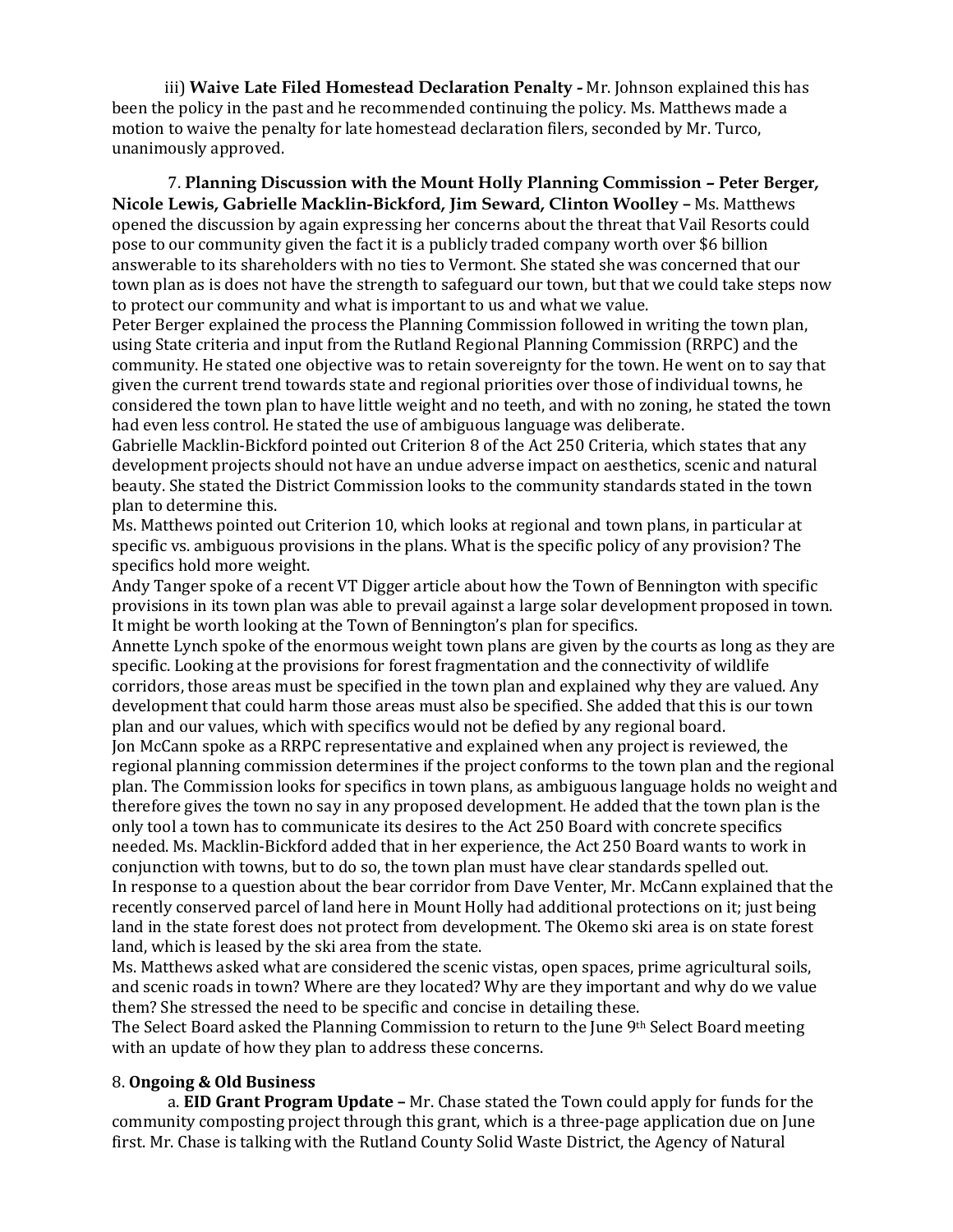Resources and others on best composting methods. He added that a free 20-hour consulting program on the design of the composting facility is available through the State.

b. **Emerald Ash Borer (EAB) Update –** Don Richardson stated that due to the cool spring, the EAB migration will probably start in early June. Ludlow plans to begin its ash tree inventory next week. The most immediate EAB concern is roadside ash trees. He will continue to update the Select Board with information and on best methods for a town-wide inventory.

c. **VTrans Grant for Local Bypass Mitigation – Bridge #7 on VT Route 155 – Update** – Ms. Matthews reported that the State was still planning to proceed with the project. The VT Route 155 road closure is scheduled for mid-July with Bazin Brothers Trucking as the contractor for the culvert replacement. Grant to be signed.

d. **Local Hazard Mitigation Plan** – Mr. Chase reported he had spoken with Steffanie Bourque at RRPC about an initial meeting to discuss an overview of the plan process. He will contact the others who have expressed an interest in working on the plan to set-up that meeting.

e. **Other** - There was no other ongoing and/or old business.

#### 9. **New Business**

**Ted Crawford's Letter –** Mr. Crawford had submitted a letter to the Select Board raising some concerns. He read from a document, which had not been submitted to the Select Board, raising three issues: how could a Select Board member come to do the admin work for the Select Board, was this a conflict of interest, and does the Select Board act as a whole? Discussion ensued about past Select Board members doing the admin work, their compensation, the Selectboard Clerk job description, financial oversight, any conflicts, budget constraints, the Open Meeting Law, Select Board process and minutes. No actions were taken, but the discussion will be revisited at the June 9th Select Board meeting.

a. **Delta Dental Insurance Renewal –** Ms. Matthews explained that the renewal on the dental insurance for staff had been received. There is no increase in the premium rates for the coming year. Ms. Matthews made a motion to continue with Delta Dental Insurance for this next fiscal year, seconded by Mr. Turco, unanimously approved.

b**. Slow Children Sign Request – Shunpike Road –** Mr. Chase stated he had received a letter about speeding cars on Shunpike Road. Mr. Turco stated the Town did not purchase 'slow children' signs as the Town then assumes responsibility for the speeders. He said individuals could purchase and put up their own signs.

 c**. S.344 - Municipal Tax Rate & Penalties: COVID-19 Temporary Provisions** – Ms. Matthews reported on the legislation that had currently passed both the VT House and Senate giving Towns the right: to revise the date property taxes are due; to reduce or waive penalties, fees, and interests; and to adjust the property tax rate for the coming year. With tax bills due to be mailed in mid-August, this is an option available to the Town if needed.

d. **Other** - There was no additional new business.

#### 10. **Announcements/Other Business**

a**. Appointments** to be made @ June 9th Meeting for July first to June 30, 2021 terms:

- Rutland Regional Planning Commission Representative & Alternate

- Rutland Region Transportation Council Representative & Alternate

Notice for these upcoming appointments will be on the Town website and in the *Chit Chat*.

b. **Other –** Green-Up Day will be on May 30th with a Google Docs sign-up sheet on both the Town website and Facebook page.

11. **Review & Sign Orders** – to be signed one Select Board member at a time at the town office.

12. **Executive Session: Title 1 V.S.A. S 313(a)(3) – personnel –**Ms. Matthews made a motion to enter Executive Session to discuss personnel matters at 8:43 pm, seconded by Mr. Turco, unanimously approved. Ms. Matthews made a motion to exit Executive Session at 9:11 pm, seconded by Mr. Turco, unanimously approved. No actions were taken.